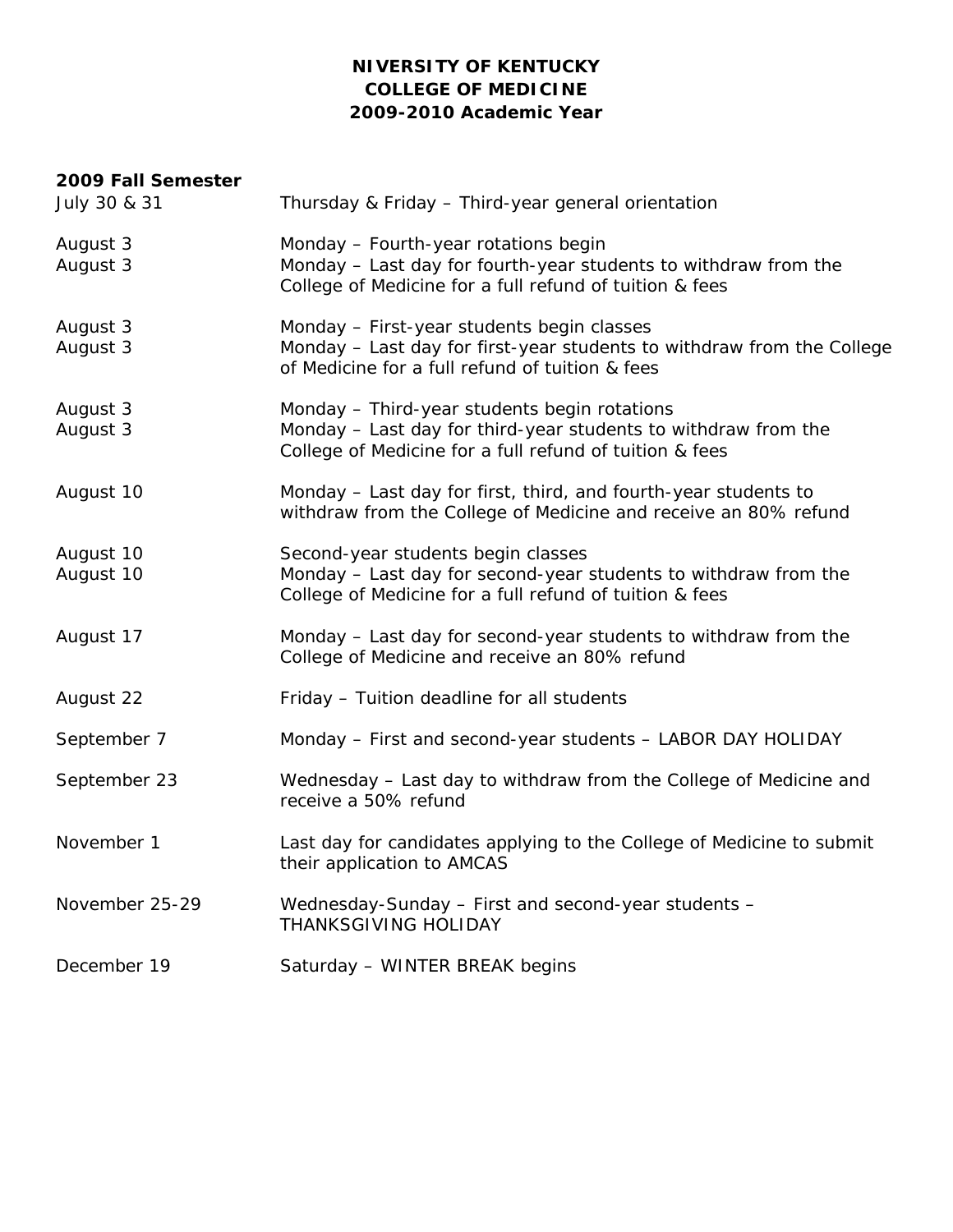### **UNIVERSITY OF KENTUCKY COLLEGE OF MEDICINE 2009-2010 Academic Year**

# **2010 Spring Semester**

| January 4<br>January 4 | Monday - All students register and return to class<br>Monday - Last day to withdraw from the College of Medicine and<br>receive a full refund |  |
|------------------------|-----------------------------------------------------------------------------------------------------------------------------------------------|--|
| January 11             | Monday - Last day to withdraw from the College of Medicine and<br>receive an 80% refund                                                       |  |
| January 15             | Last day for candidates applying to the College of Medicine to submit<br>their supplemental application materials                             |  |
| January 18             | Monday – First and second year students – MARTIN LUTHER KING JR'S<br><b>BIRTHDAY HOLIDAY</b>                                                  |  |
| January 22             | Thursday - Tuition deadline for all students                                                                                                  |  |
| February 10            | Wednesday - Last day to withdraw from the College of Medicine and<br>receive a 50% refund                                                     |  |
| March 1-5              | Monday-Friday - SPRING BREAK for first-year students                                                                                          |  |
| March 15-19            | Monday-Friday - SPRING BREAK for second-year students                                                                                         |  |
| April 29 & 30          | Thursday-Friday - MINI BREAK for first-year students                                                                                          |  |
| May 7                  | Friday – End of academic year for second-year students                                                                                        |  |
| May 14                 | Tuesday - End of academic year for fourth-year students                                                                                       |  |
| May 15                 | Saturday - College of Medicine Graduation                                                                                                     |  |
| May 31                 | Monday - MEMORIAL DAY HOLIDAY for first-year students                                                                                         |  |
| July 2                 | Friday - End of academic year for first-year students                                                                                         |  |
| June 30                | Monday - Special graduation date                                                                                                              |  |
| July 16                | Friday - End of academic year for third-year students                                                                                         |  |
| July 17, 19-24, 26-28  | CPX Exam                                                                                                                                      |  |

### **Enrollment Dates**

| <b>First Year</b>  | 8/3/09 to 7/2/10   |
|--------------------|--------------------|
| Second Year        | 8/10/09 to 5/7/10  |
| Third Year         | 7/30/09 to 7/16/10 |
| <b>Fourth Year</b> | 8/3/09 to 5/11/10  |

Winter Break Graduation

12/18/09 to 1/3/10 5/15/10